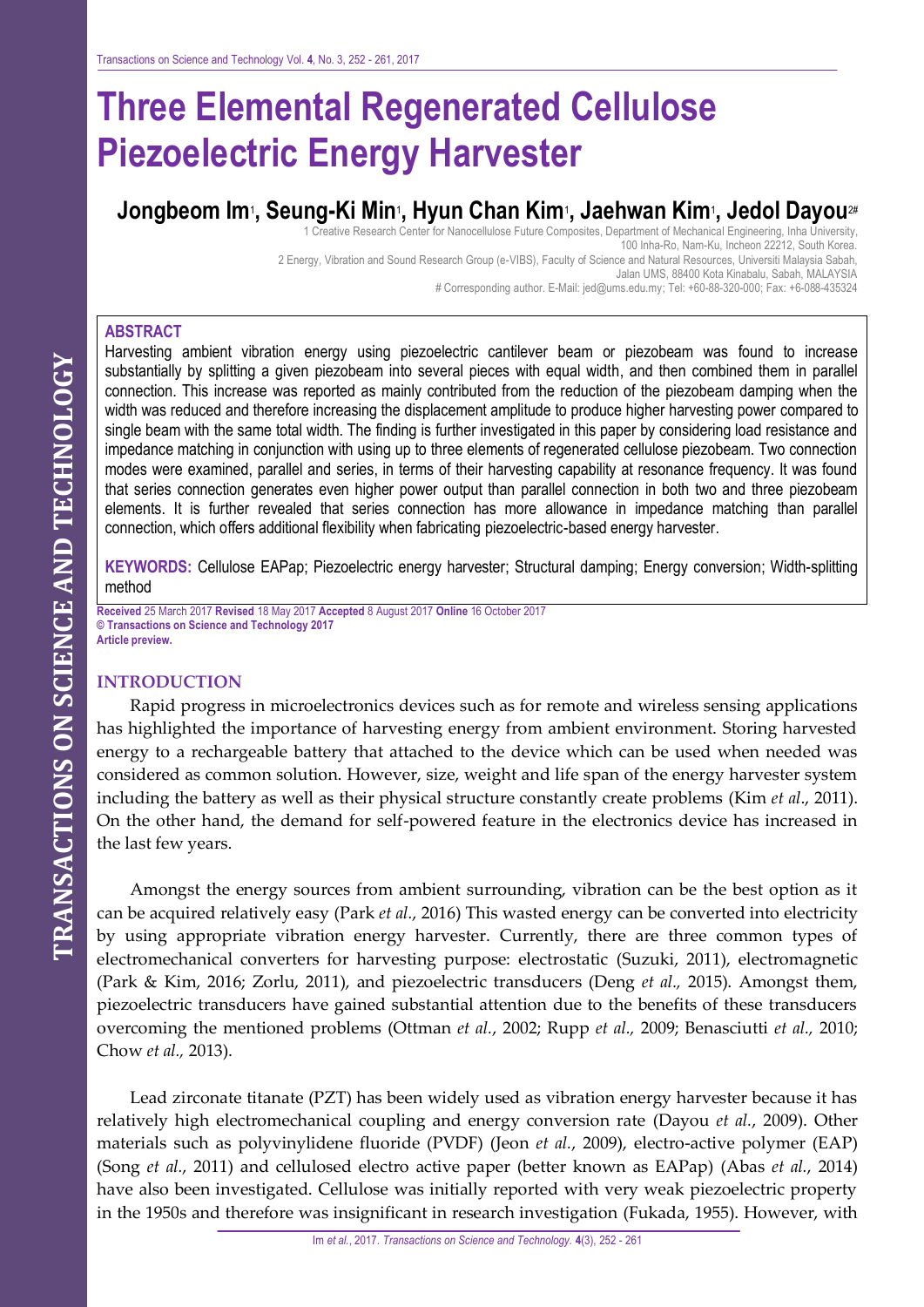technology advancement and with proper material preparation, cellulose was later discovered to have large displacement responses when electricity is applied and therefore its potential applications as piezoelectric material have been extended (Kim *et al.*, 2011). Cellulose which is abundant in nature is biodegradable, lightweight, fracture tolerant and inexpensive, thus it is promising to future applications including piezoelectric energy harvesting.

Recent investigations shows that array of piezoelectric elements in parallel connection produced higher electrical power output compared to a single piezoelectric of same total dimensions (Chow *et al.,* 2013; Dayou *et al.,* 2012; Dayou *et al.,* 2015). However, electrical load resistance and its impedance matching were not considered in maximizing the harvested electrical power output. This paper is a detail investigation for maximizing the harvested electrical power output of the previous works using cellulose-based piezoelectric material or EAPap under load resistance consideration. Up to three elements of EAPap piezoelectric cantilever beam (EAPap piezobeam) were used in this investigation, and both in series and parallel connections were made under the load resistance change. The effect of load resistance and impedance matching for maximizing the power output is discussed.

## **EXPERIMENTAL METHOD**

#### *Preparation of cellulose EAPap*

Fabrication of cellulose EAPap piezoelectric was well explained in the previous work (Kim *et al.*, 2008).

#### *Preparation of EAPap piezobeam*

Aluminium cantilever beam was used in this investigation as the host structure for capturing the ambient vibration energy by bending of the structure.

#### *Experimental procedure*

Schematic diagram of the experimental setup is illustrated in Figure 3.

#### **RESULTS AND DISCUSSIONS**

#### *Resonance responses of individual EAPap piezobeam energy harvester*

The vibration amplitude of a cantilever beam energy harvester is at maximum when the beam vibrates at its fundamental natural frequency and therefore the harvested energy shows its highest value.

### **CONCLUSIONS**

The effect of splitting a given piezoelectric cantilever beam as energy harvester was further investigated in this paper up to two splits or three elements, connected in series and parallel. Regenerated cellulose EAPap film were fabricated and used as the piezoelectric energy harvesting materials with aluminum as host cantilever beam. Under in phase vibration of all the participating split beams, and under the source and load impedances matching condition, the power output from the array of two and three elements of piezoelectric energy harvester increased with of the number of split compared to single beam with similar total dimensions, regardless of series or parallel connection between the elements. Detail investigation shows that series connection generates higher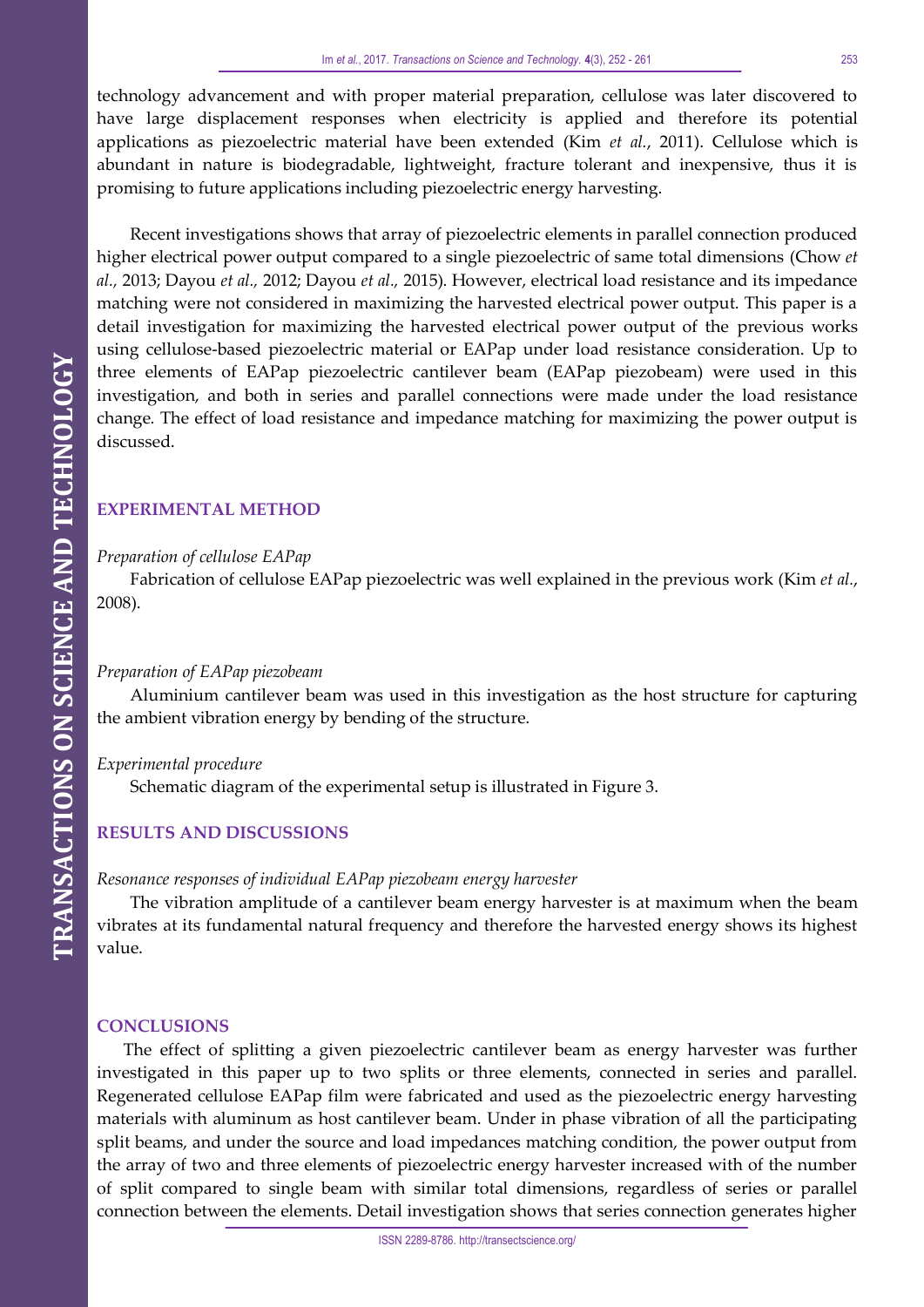power output compared to its counterpart of parallel connection. In addition, this paper reveals new insights where impedance matching of series connection has more allowance than parallel connection of split piezoelectric energy harvesters. This detail finding might be important when fabricating array of piezoelectric energy harvester.

## **ACKNOWLEDGMENTS**

This research was supported by Creative Research Initiatives Program through the National Research Foundation of Korea (NRF) funded by the Ministry of Science, ICT and Future Planning (NRF-2015R1A3A2066301).

## **REFERENCES**

- [1] Abas, Z., Kim, H. S., Zhai, L., Kim, J. & Kim, J. H. (2014). Possibility of cellulose-based electroactive paper energy scavenging transducer. *Journal of Nanoscience and Nanotechnology*, **14**(10), 7458 - 7462.
- [2] Benasciutti, D., Moro, L., Zelenika, S. & Brusa, E. (2010). Vibration energy scavenging via piezoelectric bimorphs of optimized shapes. *Microsystem Technologies*, **16**(5), 657 - 668.
- [3] Chow, M. S., Dayou, J. & Liew, W. Y. H. (2013). Increasing the output from piezoelectric energy harvester using width-split method with verification. *International Journal of Precision Engineering and Manufacturing*, **14**(12), 2149 - 2155.
- [4] Dayou, J., Chow, M. S., Dalimin, M. N. & Wang, S. (2009). Generating Electricity Using Piezoelectric Material. *Borneo Science*, **24**(March 2009), 47 - 51.
- [5] Dayou, J., Kim, J., Im, J., Zhai, L., Ting, A., Chow, M. S. & Liew, W. Y. H. (2015). The effects of width reduction on the damping of a cantilever beam and its application in increasing the harvesting power of piezoelectric energy harvester. *Smart Materials and Structures,* **24**(4), 045006.
- [6] Dayou, J., Liew, W. Y. H. & Chow, M. S. (2012). Increasing the bandwidth of the width-split piezoelectric energy harvester. *Microelectronics Journal*, **43**(7), 484 - 491,.
- [7] Deng, L., Wen, Q., Jiang, S., Zhao, X. & She, Y. (2015). On the optimization of piezoelectric vibration energy harvester. *Journal of Intelligent Material Systems and Structures*, **26**(18), 2489 - 2499.
- [8] Fukada, E. (1955). Piezoelectricity of wood. *Journal of the Physical Society of Japan*, **10**(2), 149-154.
- [9] Jeon, J. H., Kang, S. P., Lee, S. & Oh, I. K. (2009). Novel biomimetic actuator based on SPEEK and PVDF. *Sensors and Actuators B: Chemical*, **143**(1), 357 - 364.
- [10] Kim, H. S., Kim. J. H. & Kim, J. (2011). A review of piezoelectric energy harvesting based on vibration. *International Journal of Precision Engineering and Manufacturing*, **12**(6), 1129 - 1141.
- [11] Kim, J., Yun, G. Y., Kim, J. H., Jinyi Lee, J. & Kim, J. H. (2011). Piezoelectric electro-active paper (EAPap) speaker. *Journal of Mechanical Science and Technology*, **25**(11), 2763 - 2768.
- [12] Kim, J., Yun, S., & Lee, S.-K. (2008). Cellulose Smart Material: Possibility and Challenges. *Journal of Intelligent Material Systems and Structures*, **19**(3), 417 - 422.
- [13] Ottman, G. K., Hofmann, H. F., Bhatt, A. C. & Lesieutre, G. (2002). Adaptive Piezoelectric Energy Harvesting Circuit for Wireless Remote Power Supply. *IEEE Transactions on Power Electronics*, **17**(5), 669 - 676.
- [14] Park, H. & Kim, J. (2016). Electromagnetic Induction Energy Harvester for High Speed Railroad Applications. *International Journal of Precision Engineering and Manufacturing-Green Technology*, **3**(1), 41 - 48.